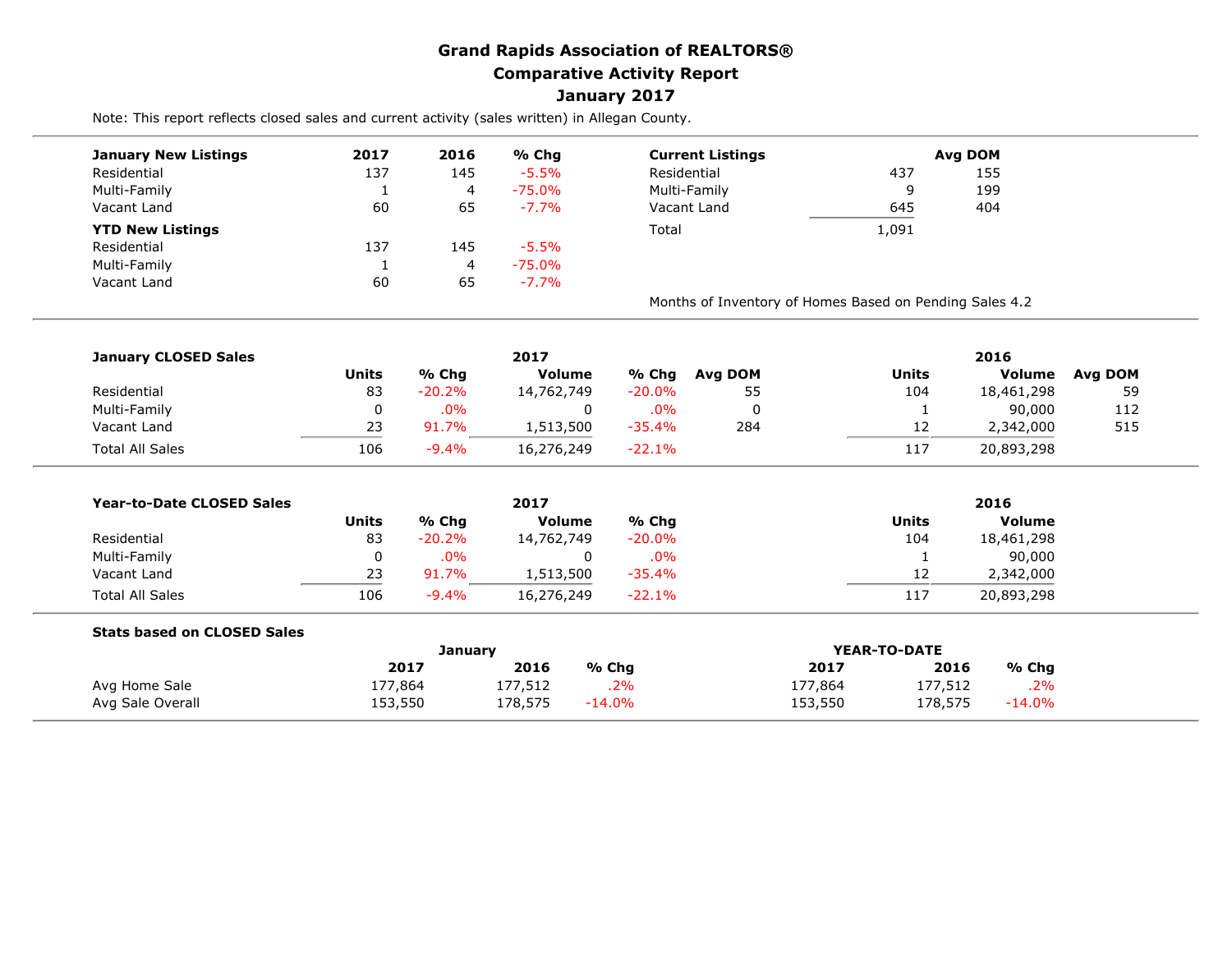| <b>January Pending Sales</b>        |                |        | 2017          |          | 2016    |              |              |               |         |  |
|-------------------------------------|----------------|--------|---------------|----------|---------|--------------|--------------|---------------|---------|--|
|                                     | <b>Units</b>   | % Chg  | <b>Volume</b> | % Chg    | Avg DOM |              | <b>Units</b> | Volume        | Avg DOM |  |
| Residential                         | 105            | 7.1%   | 21,920,281    | 28.0%    | 71      |              | 98           | 17,131,116    | 102     |  |
| Multi-Family                        | $\Omega$       | .0%    | 0             | .0%      | 0       |              | 2            | 227,000       | 10      |  |
| Vacant Land                         | 20             | 33.3%  | 1,424,000     | $-21.8%$ | 214     |              | 15           | 1,820,000     | 171     |  |
| <b>Total All Sales</b>              | 125            | 8.7%   | 23,344,281    | 21.7%    |         |              | 115          | 19,178,116    |         |  |
|                                     |                |        |               |          |         |              |              |               |         |  |
| <b>Year-to-Date PENDING Sales</b>   |                | 2017   |               |          |         |              | 2016         |               |         |  |
|                                     | <b>Units</b>   | % Chg  | Volume        | $%$ Chg  |         |              | <b>Units</b> | <b>Volume</b> |         |  |
| Residential                         | 105            | 7.1%   | 21,920,281    | 28.0%    |         |              | 98           | 17,131,116    |         |  |
| Multi-Family                        | 0              | $.0\%$ | 0             | .0%      |         |              | 2            | 227,000       |         |  |
| Vacant Land                         | 20             | 33.3%  | 1,424,000     | $-21.8%$ |         |              | 15           | 1,820,000     |         |  |
| <b>Total All Sales</b>              | 125            | 8.7%   | 23,344,281    | 21.7%    |         |              | 115          | 19,178,116    |         |  |
| <b>Stats based on PENDING Sales</b> |                |        |               |          |         |              |              |               |         |  |
|                                     | <b>January</b> |        |               |          |         | YEAR-TO-DATE |              |               |         |  |
|                                     |                | 2017   | 2016          | % Chg    |         | 2017         | 2016         | % Chg         |         |  |
| Avg Home Sale                       | 208,765        |        | 174,807       | 19.4%    |         | 208,765      | 174,807      | 19.4%         |         |  |
| Avg Sale Overall                    | 186,754        |        | 166,766       | 12.0%    |         | 186,754      | 166,766      | 12.0%         |         |  |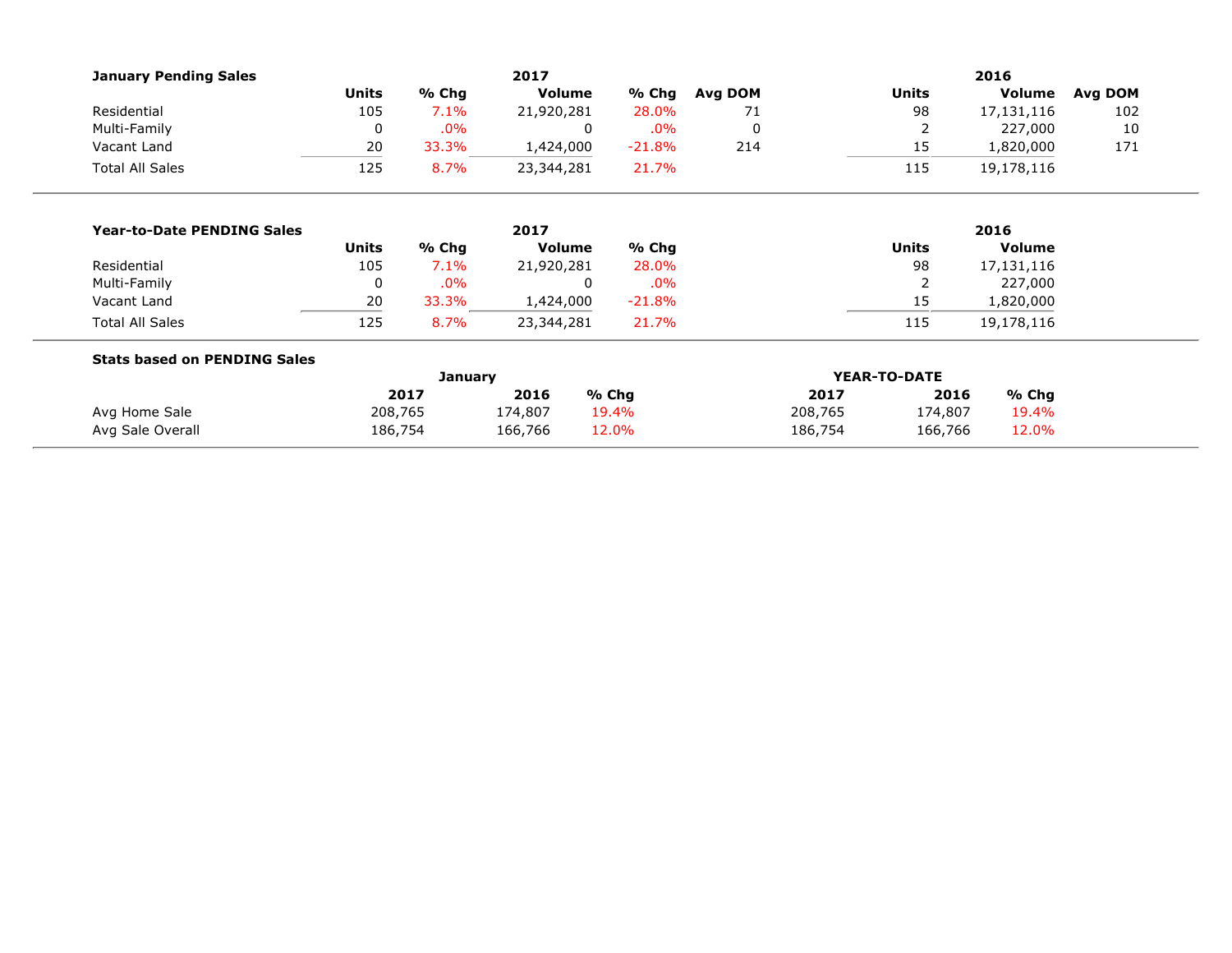## **2017 Sales of Residential Single Family Homes by Price Class**

|                    |               | <b>January</b> |                |               | <b>YTD</b>    |               |         |               |  |  |
|--------------------|---------------|----------------|----------------|---------------|---------------|---------------|---------|---------------|--|--|
|                    | <b>Closed</b> | $\frac{1}{2}$  | Pending        | $\frac{1}{2}$ | <b>Closed</b> | $\frac{1}{2}$ | Pending | $\frac{1}{2}$ |  |  |
| Under to 19,999    | 2             | 2.4            | 2              | 1.9           | 2             | 2.4           | 2       | 1.9           |  |  |
| 20,000 to 29,999   | 0             | .0             | 0              | .0            | 0             | .0            | 0       | .0            |  |  |
| 30,000 to 39,999   | 0             | .0             |                | 1.0           | 0             | .0            |         | 1.0           |  |  |
| 40,000 to 49,999   |               | 2.4            | 3              | 2.9           |               | 2.4           | 3       | 2.9           |  |  |
| 50,000 to 59,999   |               | 2.4            | 4              | 3.8           |               | 2.4           | 4       | 3.8           |  |  |
| 60,000 to 69,999   | 2             | 2.4            |                | 1.0           |               | 2.4           |         | 1.0           |  |  |
| 70,000 to 79,999   | 5             | 6.0            | 5              | 4.8           | 5             | 6.0           | 5       | 4.8           |  |  |
| 80,000 to 89,999   | 5             | 6.0            | 3              | 2.9           | 5             | 6.0           | 3       | 2.9           |  |  |
| 90,000 to 99,999   | 4             | 4.8            | 2              | 1.9           | 4             | 4.8           | 2       | 1.9           |  |  |
| 100,000 to 119,999 | 9             | 10.8           | 7              | 6.7           | 9             | 10.8          | 7       | 6.7           |  |  |
| 120,000 to 139,999 | 8             | 9.6            | 4              | 3.8           | 8             | 9.6           | 4       | 3.8           |  |  |
| 140,000 to 159,999 | 12            | 14.5           | 14             | 13.3          | 12            | 14.5          | 14      | 13.3          |  |  |
| 160,000 to 179,999 | 9             | 10.8           | 10             | 9.5           | 9             | 10.8          | 10      | 9.5           |  |  |
| 180,000 to 199,999 | 6             | 7.2            | $\overline{7}$ | 6.7           | 6             | 7.2           | 7       | 6.7           |  |  |
| 200,000 to 249,999 | 6             | 7.2            | 18             | 17.1          | 6             | 7.2           | 18      | 17.1          |  |  |
| 250,000 to 299,999 | 3             | 3.6            | 11             | 10.5          |               | 3.6           | 11      | 10.5          |  |  |
| 300,000 to 399,999 | 6             | 7.2            | 8              | 7.6           | 6             | 7.2           | 8       | 7.6           |  |  |
| 400,000 to 499,999 | 0             | .0             |                | 1.0           | 0             | .0            |         | 1.0           |  |  |
| 500,000 to 599,999 |               | 1.2            | 2              | 1.9           |               | 1.2           | 2       | 1.9           |  |  |
| 600,000 to 699,999 | 0             | .0             |                | 1.0           | 0             | .0            |         | 1.0           |  |  |
| 700,000 to 799,999 | 0             | $\cdot$ 0      | 0              | .0            | 0             | .0            | 0       | .0            |  |  |
| 800,000 to 899,999 | 0             | .0             | 0              | .0            | 0             | .0            | 0       | .0            |  |  |
| 900,000 to 999,999 | 0             | $\cdot$ 0      | 0              | .0            | 0             | .0            | 0       | .0            |  |  |
| 1,000,000 or over  | 1             | 1.2            |                | 1.0           |               | 1.2           |         | 1.0           |  |  |